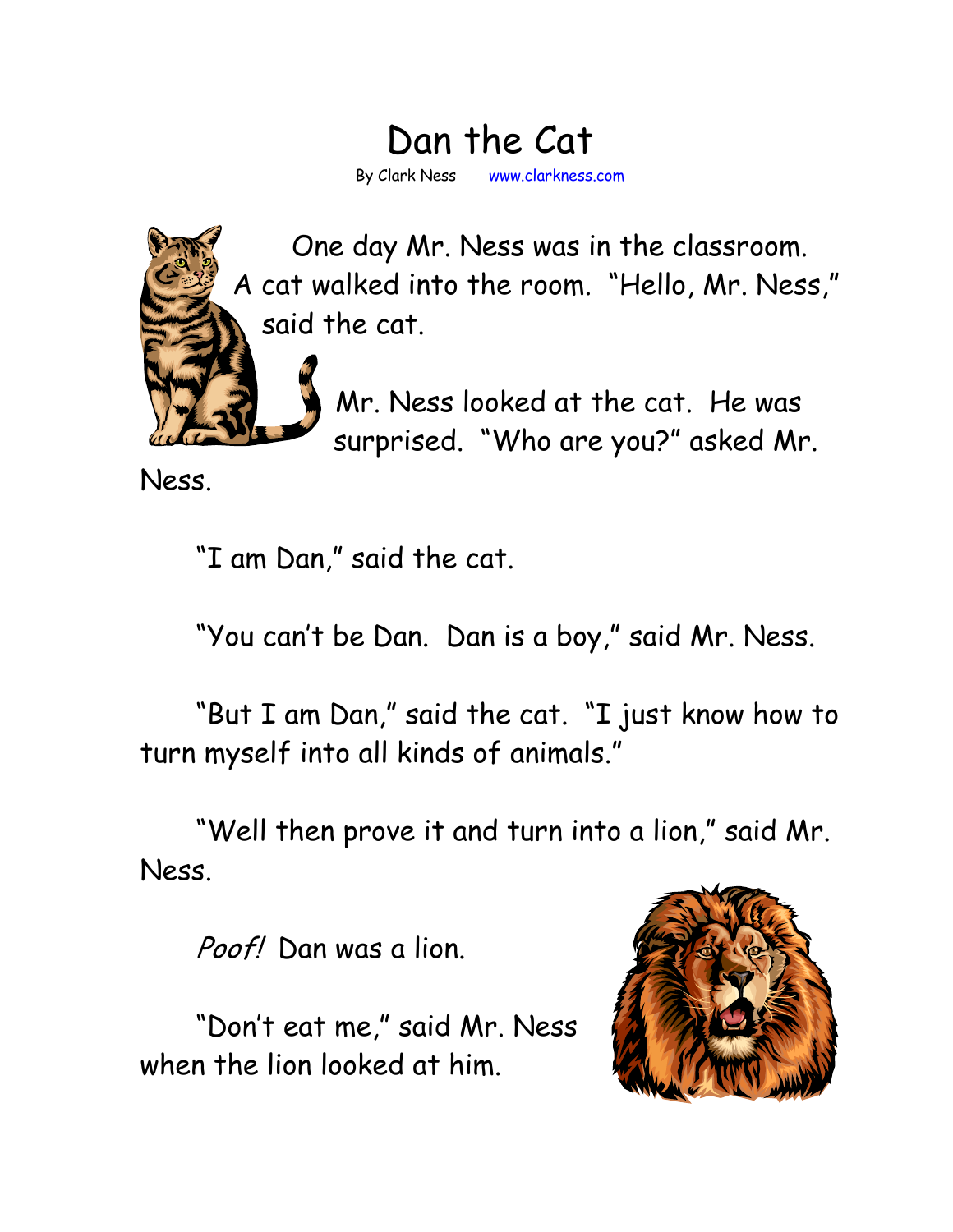"I am not going to eat you," said Dan the lion with a laugh.

Poof! Dan was a cat again.

"What do you do when you are a cat?" asked Mr. Ness.



"I do all kinds of things," said Dan.



"I like to go fishing. Fish are fun to catch."

"Sometimes I climb up in trees."

"How do you get down?" asked Mr. Ness.

"Most of the time I just jump," said the cat. "One time a fire fighter came and got me down."





"I also like to play

with string when I am a cat," said Dan.

"I sometimes even like to drink milk."